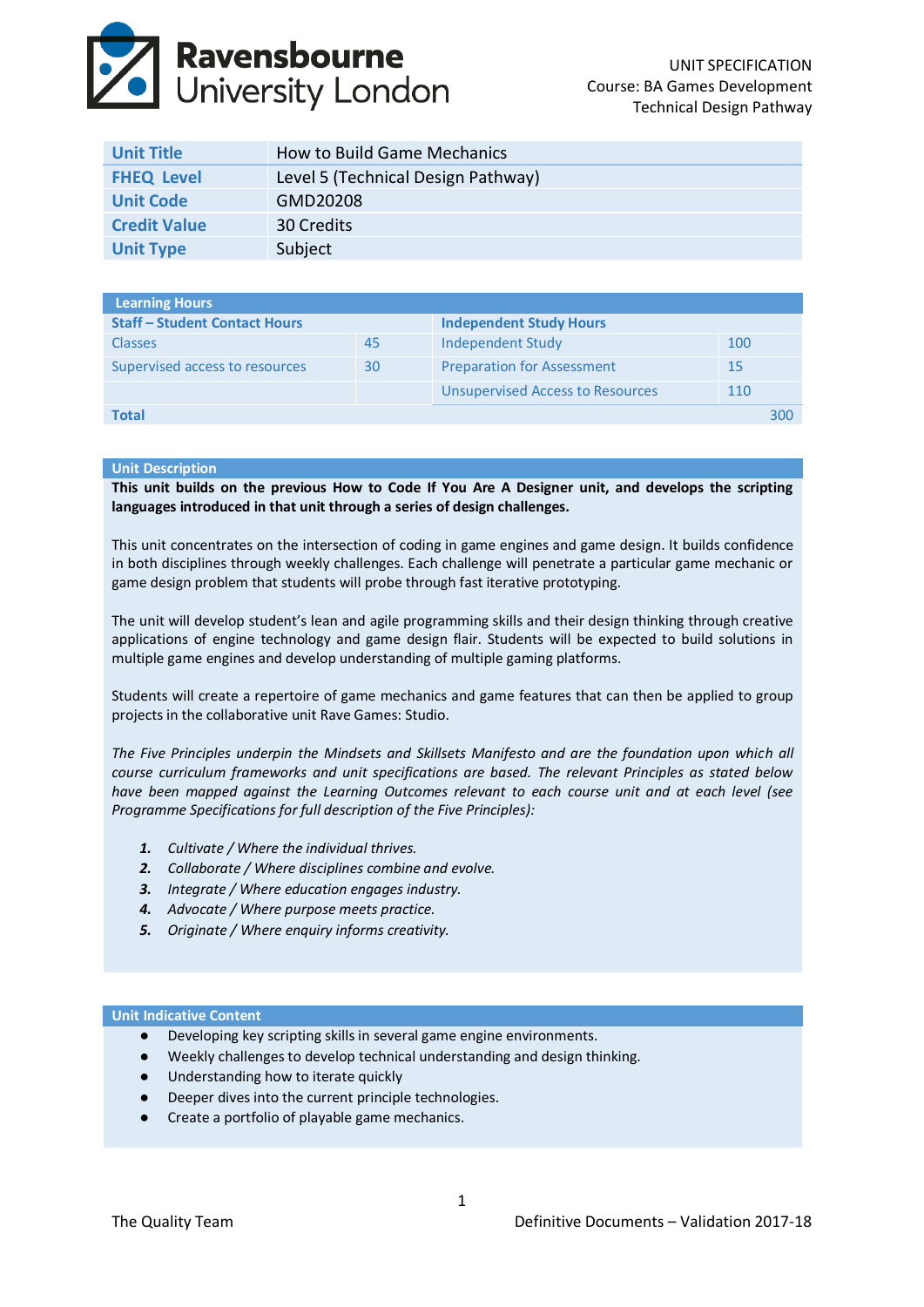### **Unit Aims**

Within the context of the Honours Degree credit framework, the aims of the course are to:

- Develop understanding of how game mechanics are designed to specific briefs.
- Develop understanding of scripting languages and their application to rapid prototypes.
- Encourage students' further engagement with evolving engine technologies.
- Encourage students' to experiment with game mechanics and execution of their designs.

• Promote diversity, inclusivity, ethical, social and environmental awareness and provide opportunities for study and progression to all students.

The curriculum design and units will *"facilitate acquisition of appropriate knowledge and understanding, development of the necessary personal attributes, and application of the skills which equip and prepare students for continuing personal development and professional practice."* (Subject Benchmark Statements, 2017).

**Unit Learning Outcomes (Items in bold are the main focus within each LO for the unit)**

**LO1 Cultivate**

- **Technical Competence**
- **Subject Knowledge**
- **Resilience**

**Evidence capacity for evolving discipline specific knowledge and technical competencies, supporting academic & practical self-efficacy and evolving employability skills.**

**LO4 Advocate**

- **Critical Reflection**
- Professional Identity

**Evidence ability to engage with Critical Reflection, to review, analyse and interpret personal and professional development.**

**Evidence developing working process that identifies consideration and interpretation of social and ethically responsible working methods and how this guides personal professional practice.**

**LO5 Originate**

- **Research**
- **Experimentation**
- **Ideation**

**Evidence capacity for considered and aligned enquiry processes to inform practical and theoretical development in physical, written and oral forms.**

**Evidence capacity to combine ideas, materials, tests and outcomes into solutions that inform and guide practical and theoretical development in physical, written and oral forms.**

# **Learning and Teaching Methods**

Learning will be developed through: lectures, practical demonstrations, and online courses provided by 3<sup>rd</sup> parties. It will also feature seminars, tutorials, master classes, critical self and peer appraisal and collaborative working.

Where appropriate external guest speakers will further support delivery on the unit. Students will also need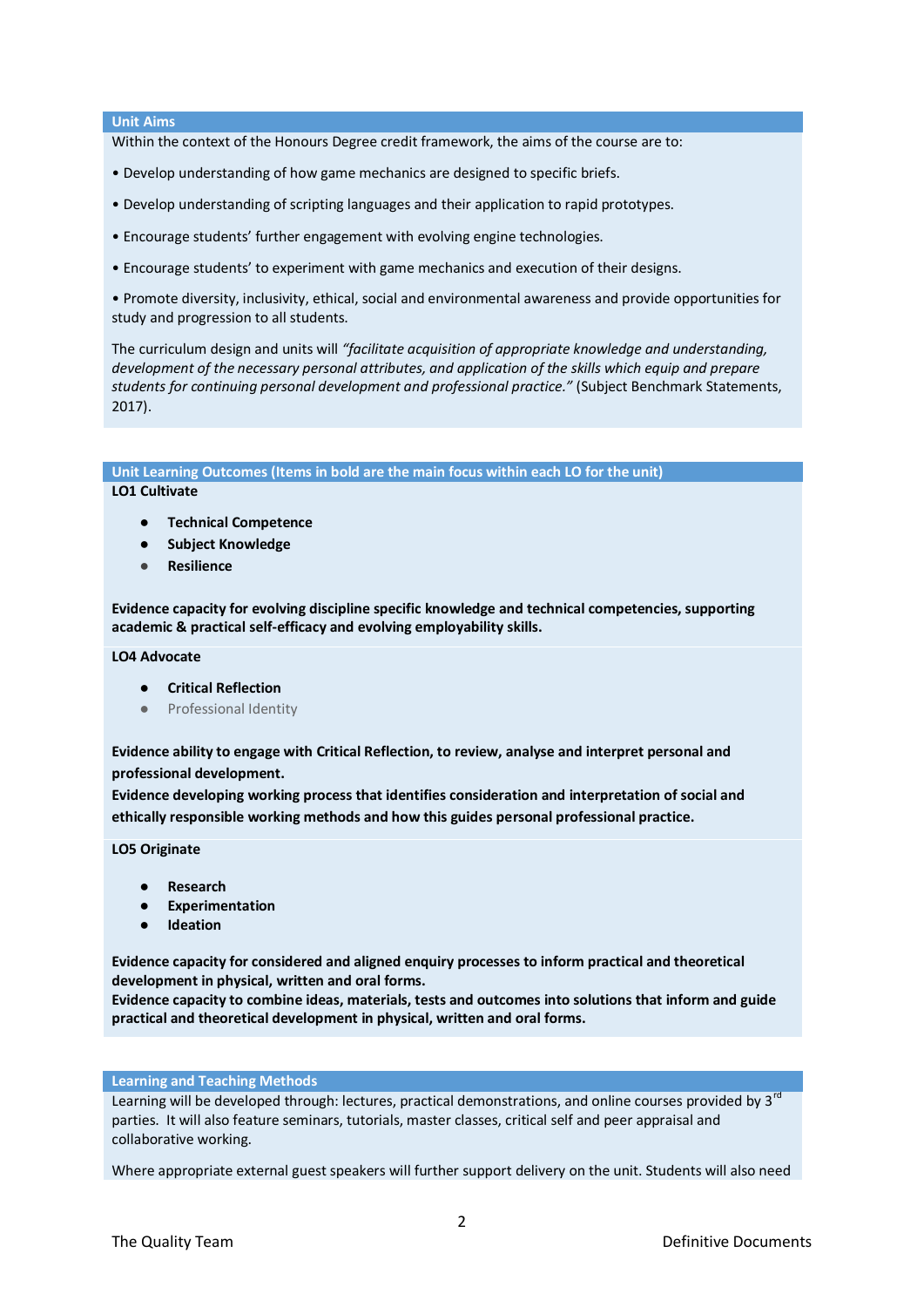to undertake self‐directed independent study to support learning.

The following methods play a significant role in learning and teaching on the course:

- Aligned Workshops, Lectures and Seminar sessions support the core teaching delivery (online and physical classes)
- Research led projects are used to embed an understanding of research and research methods from the beginning to ensure students develop the skill to explore the contexts and conditions of their practice.
- Reflective journals are used throughout the course to promote the development of autonomous, confident and critically reflective, self‐directed learners.
- Self-evaluative writing is used to enable students to take responsibility for their own learning by identifying needs and prioritisiIgboayaka90ng and planning their learning.
- Self-assessment encourages students to take responsibility for monitoring and making judgments about aspects of their own learning.
- Peer assessment is used to promote assessment as part of learning.

Live projects and student exhibitions and /or pop up events, support an outward facing ethos and encourage students to develop their practice in relevant professional contexts.

#### **Assessment methods and tasks**

*Brief description of assessment methods*

- *Formative Assessment: You will be given the opportunity for formative feedback/feedforward. This will be given midway through the unit or at an appropriate time.*
- Summative assessment: Is the completion of the main unit tasks typically a finished outcome *together with associated research and reflective elements and the completion of a digital workbook and accompanying treatments or presentations.*
- *Presentations to peers are usually within a small group environment where at least two tutors are present.*
- *Playable builds should be self-contained and not the editor project files unless stated by the brief*
- In some cases digital files will be required to assess technical skill.
- *Students will be notified of their grades within 3 weeks of the hand in date and feedback is usually via an audio file in which at least two tutors contribute to feedback and feedforward.*

| <b>Assessment tasks</b>         | <b>Weighting (%)</b> (one grade or multi-grade unit) |
|---------------------------------|------------------------------------------------------|
| <b>Game Mechanics Portfolio</b> | 100%                                                 |

#### **Indicative Assessment Criteria**

- **The ability to demonstrate technical competence producing game mechanic prototypes. (LO1)**
- **The ability to research and make design and technical choices appropriate to the challenge. (LO5)**
- **Evidence reflection of current understanding and work to improve ideation and executions. (LO1, LO4)**

*Assessment criteria are the basis on which the judgment of the adequacy of the work is made. A more detailed assessment criteria will be specified in the brief.*